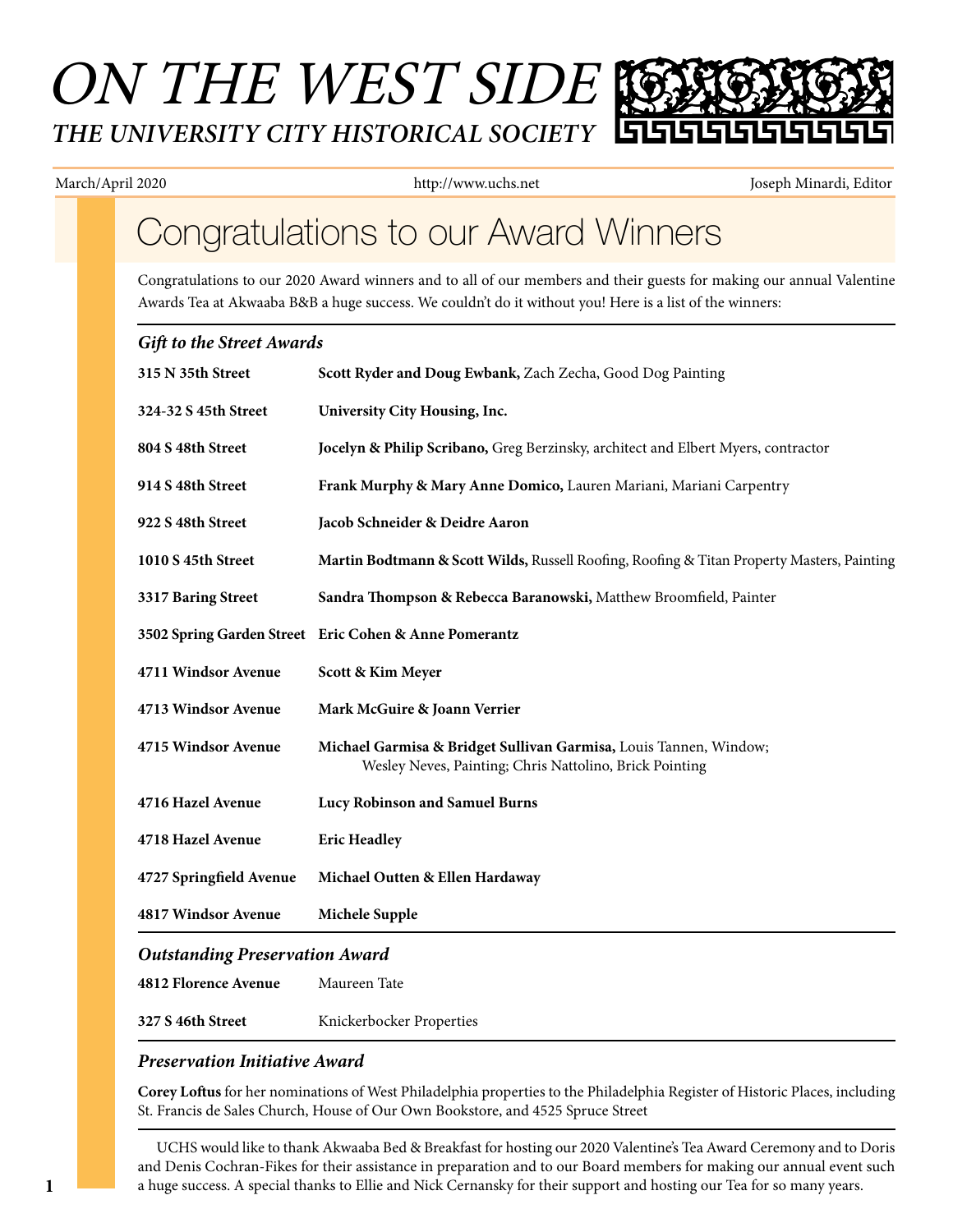## West Philadelphia Collaborative History Lecture

The University City Historical Society would like to thank John Puckett, Ph.D., Professor Emeritus of Education and Douglas Ewbank, Ph.D., Emeritus Research Professor (both at University of Pennsylvania), for giving an informative and entertaining presentation regarding the West Philadelphia Collaborative History project. John, Doug, and a host of local historians have dedicated many years in bringing this extraordinary project to fruition. All residents of West Philly are forever indebted to them for this wellspring of information about their neighborhood. It is impossible to give all of the information collected here in this limited space, so we urge you to visit the project at: collaborativehistory.gse.upenn.edu

The lecture and presentation was given at the Woodlands Mansion on January 22nd and drew a large and enthusiastic crowd of over 70 people eager to learn about the history of West Philadelphia.

UCHS would also like to extend our gratitude to The Woodlands for hosting our event. It was lovely to hear such an important lecture in such an historic setting.

Look for new and interesting installments of the UCHS lecture series in the future. They are free events and open to the public.

*Top photo, John Puckett; bottom photo, UCHS President George Poulin addressing the audience in attendance at the Woodlands. Joseph Minardi, photographer.*



### Finding Your House's Roots: A Guide to Finding Your House in Censuses

Genealogy makes history personal. But to bring history home, you need to discover who lived in your house before you. It's now easy to find your house in censuses and view the handwritten sheets online. This is a step-by-step guide that will lead you through the process.

**1.**You start with the Unified Census ED Finder at stevemorse.org/census/unified.html. The first thing to do is to select the census year at the top of the page. It covers the censuses of 1880 to 1940.

**2.**Use the drop-down menu to select the state, county and city. For Philadelphia, you can then start typing the street name and use the drop-down menu to select it.

**3.**You will then see a drop-down menu for selecting a cross street. For example, you might select 35th NW and Baring streets. For the 1940 census, this leads to two enumeration districts: 51–685 and 51–686. You can narrow it down by picking different streets. For example, 34th and Baring leads to 51- 685. (Smaller streets often work better.)

**4.**Click on the enumeration district (ED) number to see the census sheets. The 1940 census offers a choice of viewers. Choosing FamilySearch leads to FamilySearch.org, a free website which requires simple registration. After logging in to Family Search, you will now see the first page for the enumeration district. You can page through to see later pages.

**5.**You can then look for your house. The street name is written perpendicular in the left margin and the house numbers are in the first column. (Sometimes the street name is hard to read. However, they generally walked down a block. So check the previous and following pages.) Page through till you find your house. Note that sometimes a house is missed and not enumerated. However, if you find your neighbor's house but not yours don't despair. Often the enumerator returned later to fill in houses that were initially missed. Keep paging through. You might still find it. Also, look at the neighboring houses to get a feel for the neighborhood.

 • Note: there were some changes in street names. You can sort those out at https://www.phillyhistory.org/HistoricStreets/. I found in Powelton that there were changes in the house numbers on some numbered streets that complicate the 1880 census. Also note that houses on double lots were not always listed the same in different censuses. For example, a house at 3410-3412 might be listed as either 3410 or 3412.

 • Once you find your house, you can download the census sheet using the button at the upper right. Be sure to record your findings so they will be available to future residents.

 • Unfortunately, the 1860 and 1870 censuses are not as easy to use. They didn't include street addresses. In 1870, the census was so poor that it was redone six months later. That round included addresses, but only names and rounded ages. Linking that to the first round is difficult and very time consuming even it you have access to Ancestry.com.

#### Happy hunting!

Thanks to Doug Ewbank for putting this together. We think you'll enjoy researching your house's history!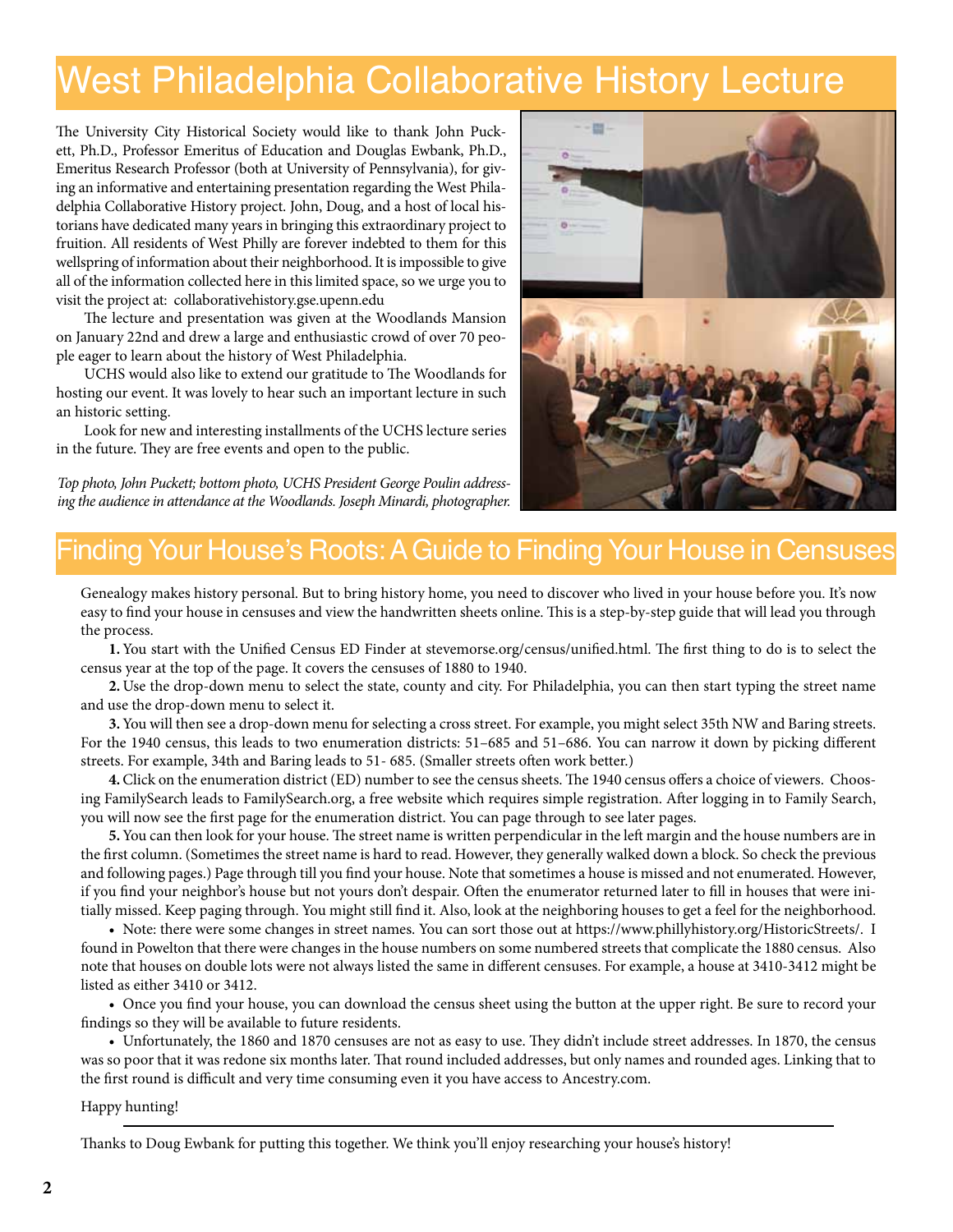# **Profiles in Architecture**<br>Alexander Wilson, Jr.

Alexander Wilson, Jr. performed a number of tasks related to the real estate business. During his brief period of activity in West Philadelphia he was listed as an architect, a builder and a contractor.

#### **Selected Relevant Commissions:**

- 1909: Residences (3), 42nd and Chester area
- 1910: Residences (55), 57th and Chester area Residences (7), 41st and Baltimore area

### ppenings in 1895

On Thanksgiving, 1895, the first automobile race in America took place, on a 53-mile track between Chicago and Milwaukee. James Franklin "Frank" Duryea (1869-1967) won the \$2,000 grand prize, achieving an average speed of 5.25 miles per hour. 1895 also saw the introduction of the pocket version of the Kodak camera. Also it was the first year motion pictures were displayed to a paying audience. The American Bowling Congress was founded in New York City in 1895, and the Gillette razor was invented.

 Meanwhile, in Philadelphia nearly 7,700 new houses were built, up from around 5,900 in 1894.

From *A Guide Book of Morgan Silver Dollars, 6th Edition,* 2019.



### Murphy's Law of Restoration

Restoring a Victorian house proves Murphy's law of restoration: "Restoring a Victorian will cost twice as much and take twice as long as the estimates." It's a major undertaking that requires all of the creative, physical, and financial resources that most homeowners can bring to the challenge. For them, restoring a Victorian means never having to say you're solvent.

Whether or not these houses are considered landmarks, and many are, homeowners are making landmarks out of them through their unceasing efforts to restore them and make them beautiful inside and out.

## **Ask the Experts**

#### **Marble Radiator Slabs**

Q: **Several of our rooms have hot water radiators, and the floorboards under them are severely warped and cracked. I was thinking of cutting out the boards in these areas and inserting some kind of waterproof stands. Is this ever done? If so, what kind of stand would you recommend?**

A: Good results can be obtained by using a slab of marble. Just cut away the damaged section of the finished flooring and set the marble in on top of the sub-flooring, this way, you won't even need a thick slab. It'll look great and last forever, and then you can get around to fixing those leaky radiators.

From *The Old-House Journal,* May1981.

**University City Then & Now:** Spruce Street between 45th Street and Melville Street





*Courtesy of the University of Pennsylvania Archives. Photo by Joseph Minardi.* Pictured above is a set of four twin houses on Spruce Street between 45th Street and Melville Street, designed in a style that appears to be unique to University City. The eight houses were built in October of 1903 by Charles W. Budd, a prolific builder in West Philadelphia in the early part of the twentieth century. The style is described as Colonial Revival by Robert Morris Skaler, with dozens of similar examples found throughout Spruce Hill and Cedar Park. The houses were built for a cost of \$6,500 apiece.

These lovely houses were intended for the upper middle class who commuted to their office jobs downtown. They featured ample front porches, bay windows, and many bedrooms for large families and servants.

The "now" photo shows the same grouping of houses over a century later, looking east-to-west. As can be seen, the twins are in excellent condition although some of the front porches have been enclosed.